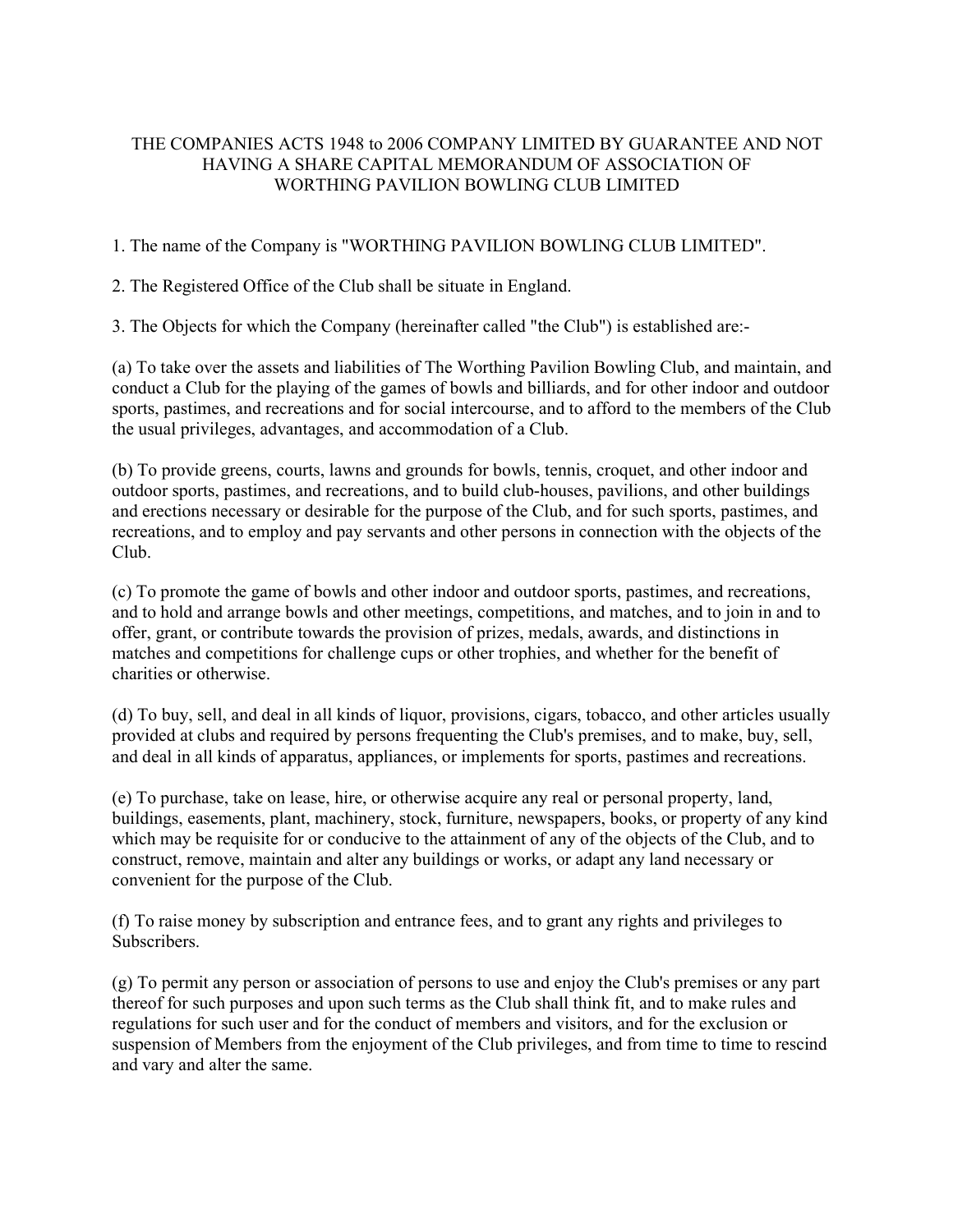(h) To invest and deal with the moneys of the Club, not immediately required, in such manner as shall from time to time be determined, and to guarantee the performance of contracts by any persons having dealings with the Club.

(i) To borrow or raise or secure the payment of money, or to guarantee money in such manner as the Club shall think fit for the purpose of the Club's objects, and in particular by the issue of Debentures or Debenture Stock, perpetual or otherwise, charged upon all or any of the Club's property (both present and future) and to purchase, redeem, or pay off any such securities.

(j) To draw, make, accept, endorse, discount, execute and issue promissory notes, bills ofexchange, warrants, debentures, and other negotiable or transferable instruments.

(k) To drain, pave, paint, build on, or otherwise improve and realise all or any parts of any lands or buildings from time to time purchased, taken on lease, or otherwise acquired by the Club, and to manage, farm, cultivate, maintain, improve, underrate, lease exchange, sell and otherwise deal with and dispose of any part of the lands, hereditaments, and real and personal estates, properties and effects, and undertaking of the Club, and in such manner and on such terms and for such purposes as the Club may think proper, and in particular to sell or dispose of the whole or any part of the undertaking of the Club for such consideration as the Club may think fit, and in particular for shares, debentures, or debenture stock, or securities of any company purchasing the same.

(1) To do all such matters and things as are incidental or conducive to the attainment of the above objects.

(m) To enter into contracts to provide services on behalf of other bodies

4. The Liability of the Members is Limited.

5. Every Member of the Company undertakes to contribute to the assets of the Company in the event of its being wound up while he is a Member, or within one year afterwards, for payment of the debts and liabilities of the Company contracted before he ceases to be a Member, and the costs, charges, and expenses of winding-up, and for the adjustment of the rights of the contributors among themselves, such amount as may be required, not exceeding Five pence.

6. The income and property of the Company, from wherever derived, shall be applied solely towards the promotion of the objects of the Company as set forth in the Memorandum of Association, and no portion thereof shall be paid or transferred, directly or indirectly, by way of Dividend, Bonus, or otherwise howsoever by way of profit to the Members of the Company: Provided that nothing herein shall prevent the payment in good faith of remuneration by way of salary, honorarium, pension or gratuity, or otherwise, to any officer of servant of the Company, or to any member of the Company or other person in return for any services actually rendered to the Company, nor prevent the payment of interest on money borrowed from any Member of the Company. In the event of the dissolution and/or winding up of the Club, clause **75** of the Articles of Association must be applied.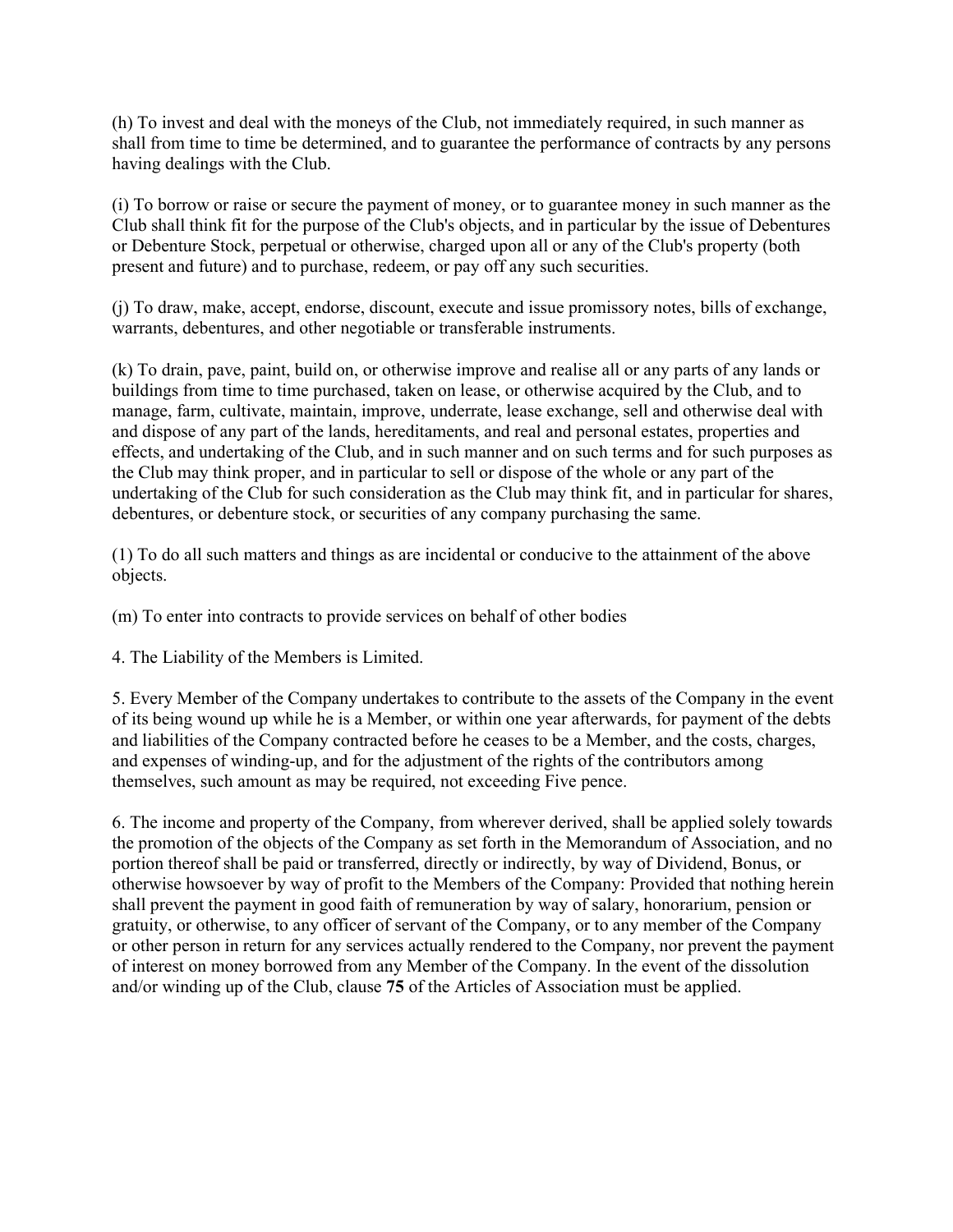## THE COMPANIES ACT, 1948 to 2006 COMPANY LIMITED BY GUARANTEEAND NOT HAVING SHARE CAPITAL ARTICLES OF ASSOCIATION Of WORTHING PAVILION BOWLING CLUB LIMITED PRELIMINARY

In these presents the words standing in the first column of the Table next hereinafter contained shall bear the meaning set opposite to them respectively in the second column thereof, if not inconsistent with the subject or context:-

#### WORDS MEANINGS

The Act Companies Act 2006

The Statutes: The Act and every other statute for the time being in force affecting the Club; These present These Articles of Association and the regulations of the Club from time to time in force;

The Club The Company entitled "Worthing Pavilion Bowling Club Limited";

The Board The Board as constituted by these presents;

Office The registered office of the Club;

Officers the officers of the Club as constituted by these presents;

Seal The common seal of the Club;

Secretary means the secretary of the Club

Member means a member of the Club

Month means Calendar month;

In writing Written, printed or facsimile, or electronic, or partly one and partly another and other modes of representing or reproducing words in visible form;

Words importing the singular number only shall include the plural number and vice versa; Words importing the masculine gender only shall include the feminine gender; and

2 Subject as aforesaid, any words or expressions defined in the statutes shall, if not inconsistent with the subject or context, bear the same meaning as these presents.

3 For the purposes of registration the number of Playing Members of the Club is declared not to exceed 500, but the Board may from time to time register an increase of Members.

4 The Club is established for the purposes expressed in the Memorandum of Association.

5 The subscribers to the Memorandum of Association and such persons as the Board shall admit to membership shall be Members of the Club.

## **MEMBERSHIP**

6 Every application for membership shall be made in writing, signed by the applicant, in such form as the Board shall from time to time determine. The Board shall have power to admit the following upon such terms and subject to such regulations as the Board may from time to time deem advisable:-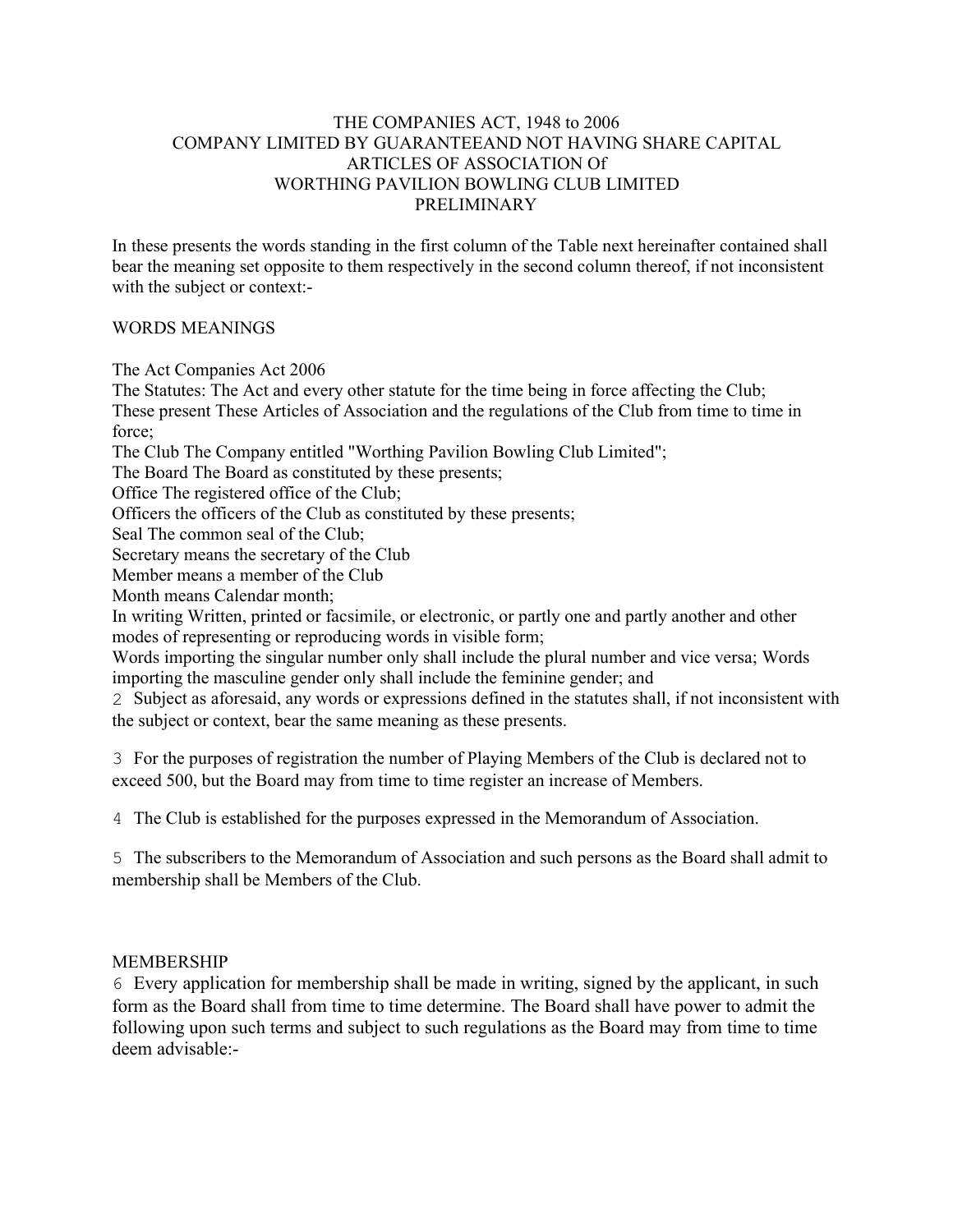(a) Playing (Full, Summer Winter or Junior) Members ofthe Club following recommendation from the Men's or Ladies Sections **or coaching team.**

**A FULL member is a member who joins and pays for the whole year (summer & winter season) However, where a summer member wishes to join for the winter season in that same year and pays both subscriptions by the designated time, this member will be classed as a full member.**

**SUMMER member is a member who joins and pays for membership from 30 th April through to29 th September**

**WINTER member is a member who joins and pays for membership from 30 th September through to29 th April**

(b) Persons who are visiting or temporarily resident in Worthing (Temporary Members)

 $(c)$  Persons who shall have the rights and privileges of full membership without payment of any fee or subscription (Honorary Members).

- (d) Persons who do not desire to play bowls (Social Members).
- (e) Life members as provided by Article **15**

(f) Associate Members being applicants for Full, Summer Winter or junior membership who are inexperienced and are undergoing coaching

7 Each Member shall be entitled to introduce a friend for the day, provided the accommodation of members generally is not thereby inconvenienced; but the same person may not be introduced more than three times in any one year if residing within four miles of the Clubhouse, and provided that the Board are empowered to restrict, enlarge, or suspend this Article as they may in their discretion think fit.

#### SUBSCRIPTIONS

8 The subscriptions payable by Members of the Club shall be such as the Board shall from time to time prescribe. All subscriptions shall be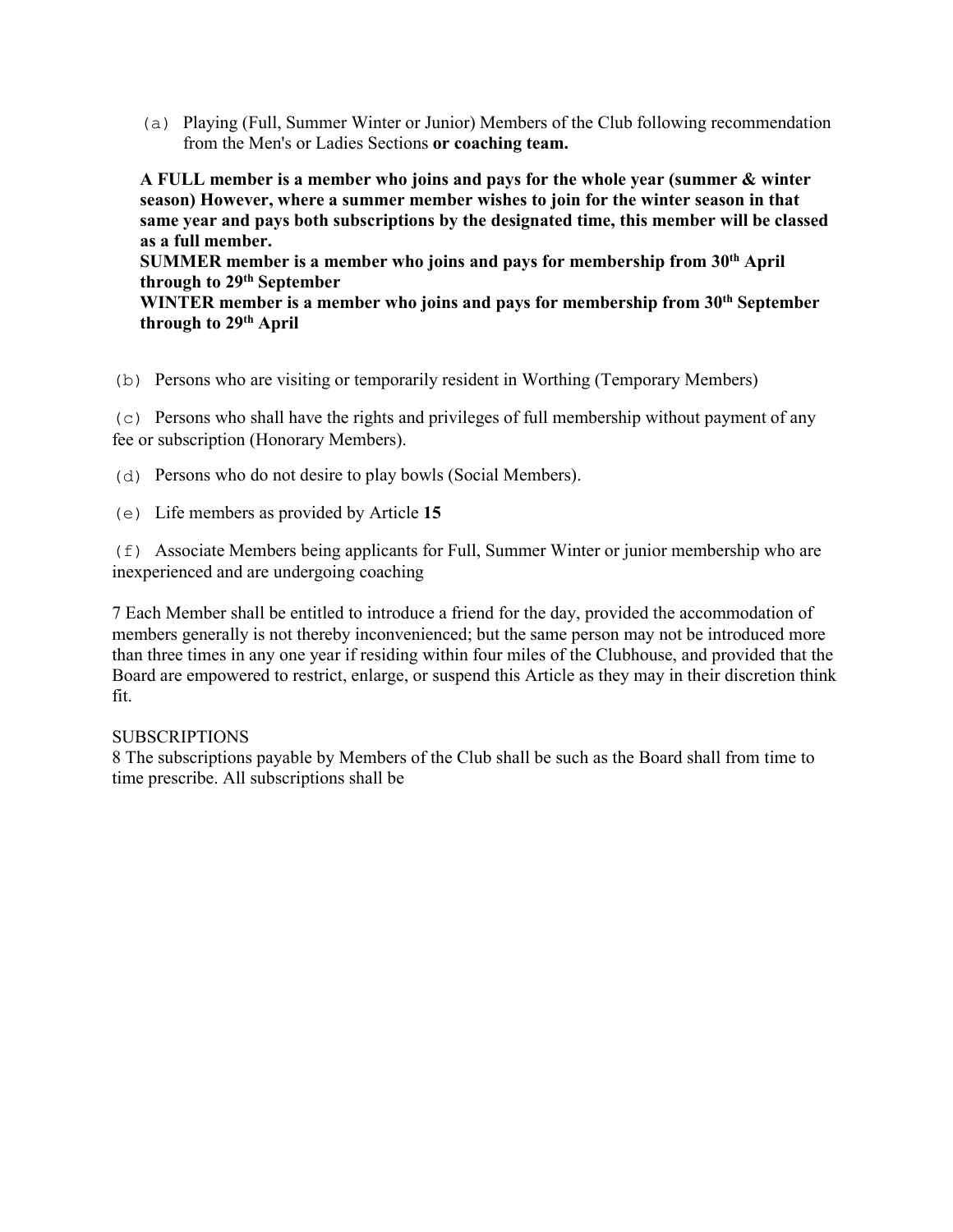payable in advance and the annual subscriptions shall become due and payable on the 30th day of April in every year.<br>9 No Member whose subscription is in arrears shall be allowed to compete for any prizes or be

entitled to play in any match.

10 Members failing to pay their subscriptions by 31st May shall be disqualified from enjoying the privileges of the Club. In the event of any Member's subscription being in arrears on 31st day of May, their name shall be struck off the Club's books. But the Board shall, in their discretion, have power to readmit a Member (upon payment of all arrears of subscription) who shall give them a satisfactory reason for the non-payment thereof. In the case of summer only and winter only members disqualification would be on a similar basis i.e. non-payment by a date which is exactly one month from when payment was due.

#### MEMBERS

11 **Upon receipt ofan application tojoin the club,** the Secretary of the Club shall forthwith send to the applicant at the address given upon their application a request for payment of their entrance fee (if any) and first subscription. Upon payment of their entrance fee (if any) and first subscription, an accepted applicant shall become a Member of the Club, provided nevertheless that if such payment be not made within one calendar month after the date of election, the Board may, in their discretion, cancel such **application**

12 A list containing the names of all the Members of the Club shall be kept in the Club Room, and an address book shall also be kept there which shall be open to inspection by any Member. A visitors or guests book shall also be kept, in which the names and addresses of all visitors together with the names of members introducing them shall be recorded

## RIGHTS AND DUTIES OF MEMBERS

13 Subject to the express provisions ofthese presents and to the Memorandum of Association, and to any Bye-laws for the time being in force made by the Board as hereinafter provided, all Members of the Club shall be entitled at all times to use in common all the premises and property of the Club, and to be supplied, at such charges as are agreed by the Catering Franchisee after consultation with the Board, with meals and refreshments. The Board may determine charges for things provided for the use of the Members.

**14** All playing members shall be entitled to be elected as officers and/or members of the Board on condition that there is no conflict of interest and they do not belong to another bowls club. Full members and any Director if not a full member only shall be entitled to attend and vote at General Meetings of the Club, and every Member shall be entitled (subject to these presents and to the Memorandum of Association, and Bye-laws for the time being in force made by the Board as hereinafter provided) to all the rights and subject to all the duties of a Member of the Club.

## LIFE MEMBERS

**15** The Board shall have power to recommend to the Members at Annual General Meeting a Member for life. Such Life Members shall enjoy the full rights and privileges of the Club.

#### RESIGNATION AND EXPULSION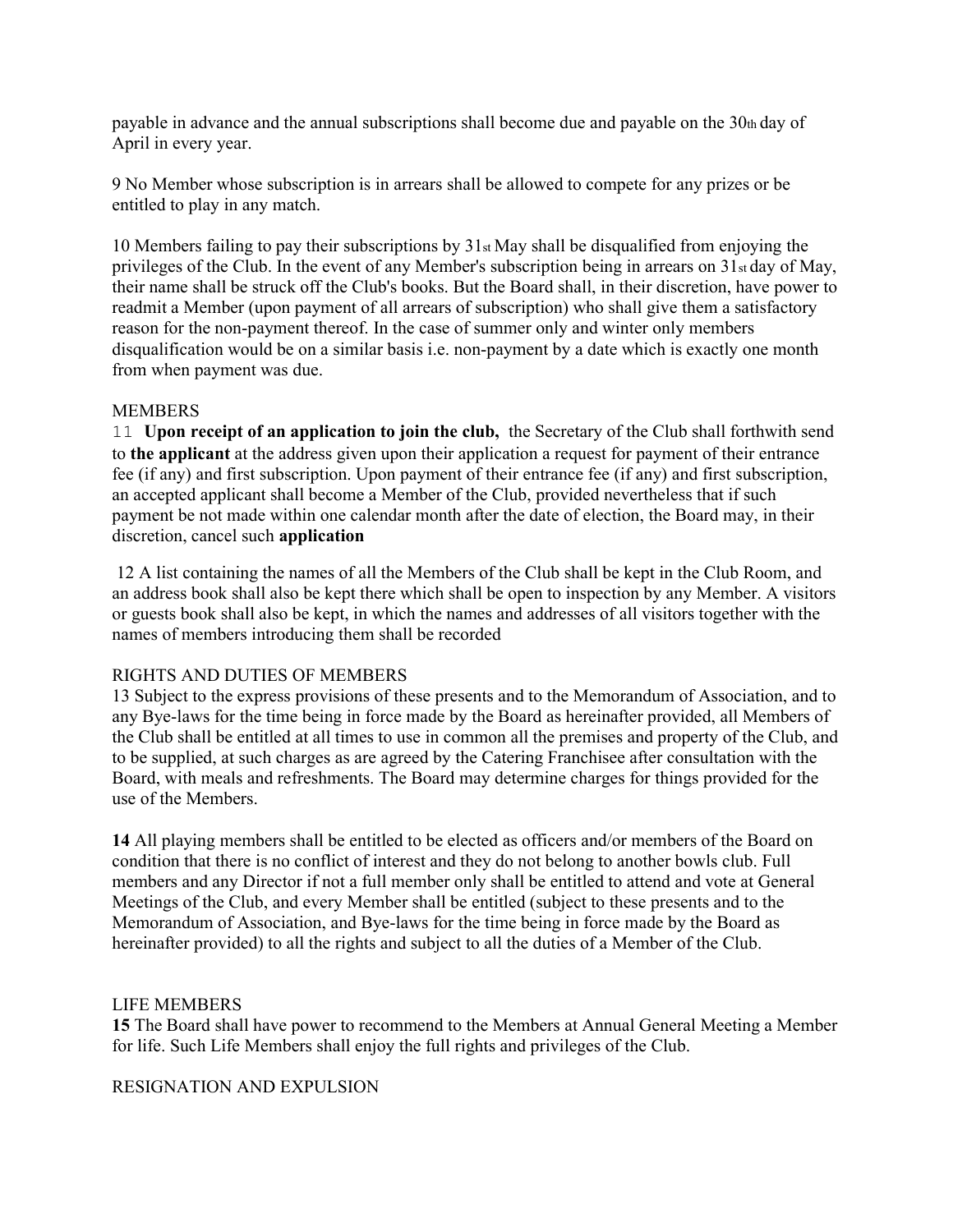**16** Any Member wishing to resign their membership of the Club shall give notice in writing addressed to the Secretary and deposited at the Registered Office before the 30th day of April in any year of their intention so to do.

**17** If any Member shall wilfully refuse or neglect to comply with the provisions of the Memorandum and Articles of Association or Bye-laws of the Club, or shall be found guilty of any such conduct unbecoming, or likely to be injurious to the Club, as the case may be, such Member shall be liable to expulsion by a resolution of the Board passed by not less than three quarters of those present at a Meeting specially convened for that purpose, provided that at least one week before the Meeting at which such resolution is passed they shall have had notice thereof, and of the intended resolution for their expulsion, and that they shall, at such Meeting and before passing of such resolution, have had an opportunity of giving, orally or in writing, any explanation or defence they may think fit. A Member expelled under this Article shall forfeit all right in, and claim upon the Club and its property.

#### **OFFICERS**

18 The officers of the Club shall be: President, Captains (Ladies & Men's), Vice-Captains (Ladies' and Men's), Honorary Treasurer, Honorary Secretary, Honorary Assistant Secretary, Honorary Assistant Treasurer and Honorary Match Secretaries (Ladies' & Men's), Honorary Playing Secretaries (Ladies' and Men's), Green Ranger, and the Members of the Bar, Catering, House and Playing Sub-Committees.

19 The following officers shall be elected at the Annual General Meeting: President, Honorary Secretary, Honorary Assistant Treasurer and Honorary Assistant Secretary.

20 The President shall be entitled to attend any Board or sub committee meeting but shall be unable to vote at such meetings

## APPOINTMENT OF OFFICERS

**21** All Officers to be appointed at Annual General Meetings of the Company shall retire at the next Annual General Meeting

**22** The election of the Officers at the AnnualGeneral Meeting shall take place in the following manner:-

(a) Any two Full members of the Club shall be at liberty to nominate and second any playing member (subject to clause**14** restrictions) to serve as for one of the positions as stated in Clause **18.** The name of each Member so nominated together with the names of their proposer and seconder, shall be sent in writing to the Secretary of the Club at least one month before the Annual General Meeting and the nomination shall also state for which position the Member is being nominated.

(b) A list of candidates' names in alphabetical order, with the proposers' and seconders' names and details of the positions for which they have been nominated shall be posted in a conspicuous place in the Club for at least fourteen days before the Annual General Meeting.

 $(c)$  Balloting lists shall be prepared (if necessary) containing the names of the candidates only, in alphabetical order, and each full member present at the Annual General Meeting shall be entitled to vote for any number of the candidates not exceeding the number of vacancies.

(d) In case there shall not be sufficient number of candidates nominated the Board of Directors may appoint others from among the Playing or Life Members to fill up the remaining vacancy or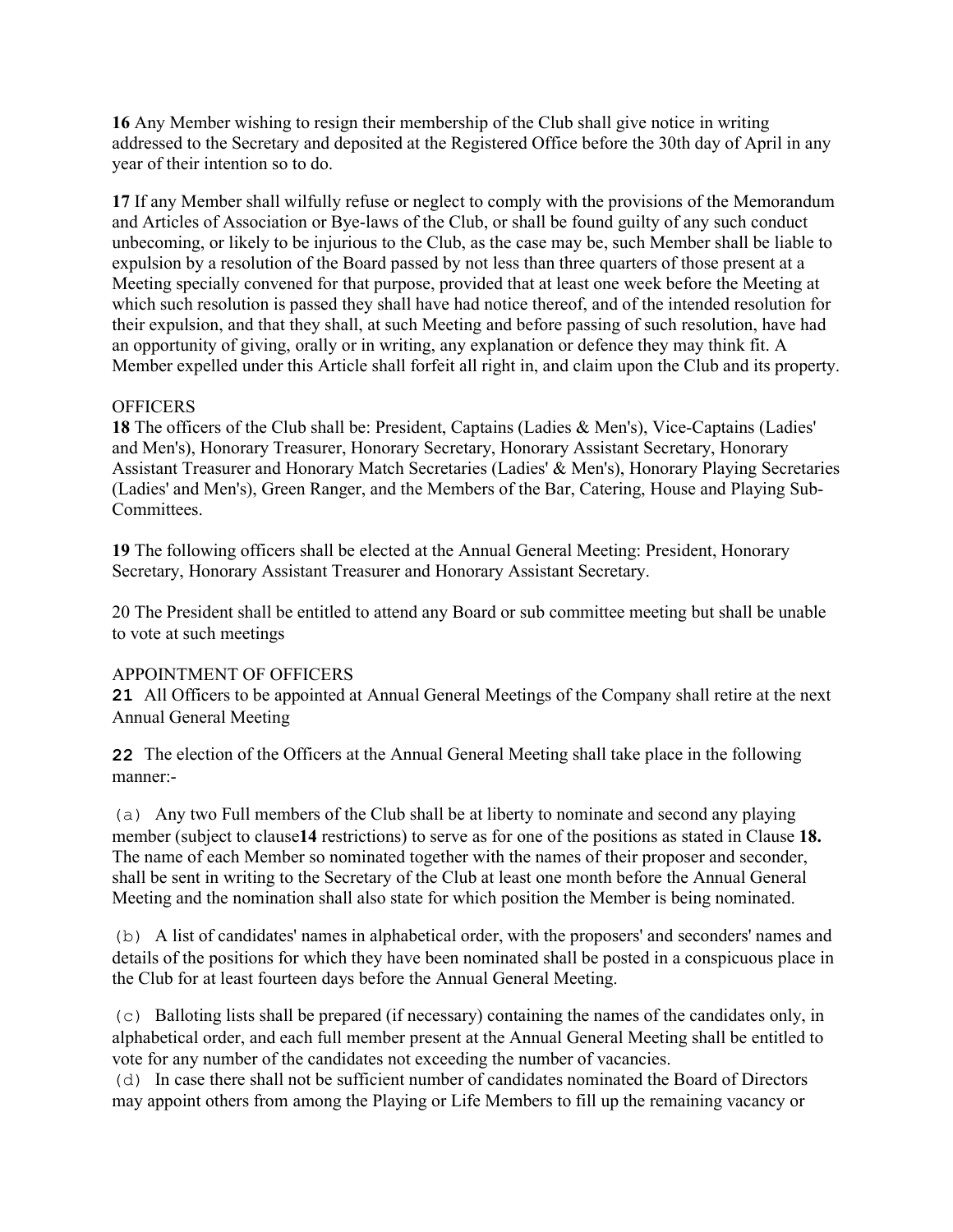vacancies. All Officers appointed under this Clause shall automatically retire at the next Annual General Meeting.

(e) If two or more candidates obtain an equal number of votes another ballot shall, if necessary, be taken in respect of such candidates. If two or more candidates again obtain an equal number of votes, the President shall select by lot from such candidates the candidate or candidates who is/or are, to be elected.

**23** Those candidates selected to fill each of the positions under consideration shall be the person or persons who have received the highest number of votes in respect of that position

24 The Club may by Extraordinary Resolution remove any Officer before the expiration of their period of Office, and by an Ordinary Resolution appoint another Playing or Life Member in their place

# POWERS OF DIRECTORS

**25** Subject to the provisions of the Act; the Memorandum and Articles and to any directions given by Special resolution, the day to day business of the Company shall be managed by a Board of Directors who may exercise all the powers of the Company. No alteration of the Memorandum or Articles and no such direction shall invalidate any prior act of the directors which would have been valid if that alteration had not been made or that direction had not been given.

**26** The Board shall not, without the sanction of a General Meeting of the Club demise, sublet, exchange, sell or otherwise dispose of all or any part of the lands, buildings, tenements, or hereditaments of the Club, save so far as the Board may deem it necessary or expedient or convenient for the purposes of Article 52 hereof: Provided nevertheless that no mortgagee or other person advancing money to the Club shall be concerned to see that any money advanced by them is wanted for any purpose of the Club, or that no more than is wanted is raised or borrowed.

**27** The directors may by power of attorney or otherwise appoint any person to be the agent of the Company for such purposes and on such conditions as they determine, including authority for the agent to delegate all or any of his powers.

## NUMBER OF DIRECTORS

**28** Unless otherwise determined by ordinary resolution, the number of directors shall not be less than five or more than eight of whom at least one shall be a lady (unless no lady offers themselves for election) or conversely, of whom at least one shall be a gentleman (unless no man offers himself for election).

# APPOINTMENT AND RETIREMENT OF DIRECTORS.

29 All Members of the Board of Directors are to be appointed or to retire at Annual General Meetings of the Company.

**30** The persons elected as Honorary Secretary and Honorary Treasurer of the Club shall automatically be elected as Members of the Board of Directors. **31** The election of the Board of Directors shall take place in the following manner:

(a) Any two full members of the Club shall be at liberty to nominate and second any other playing member to serve as a Member of the Board of Directors On condition that the member nominated does not belong to another Bowls club or has a conflict of interest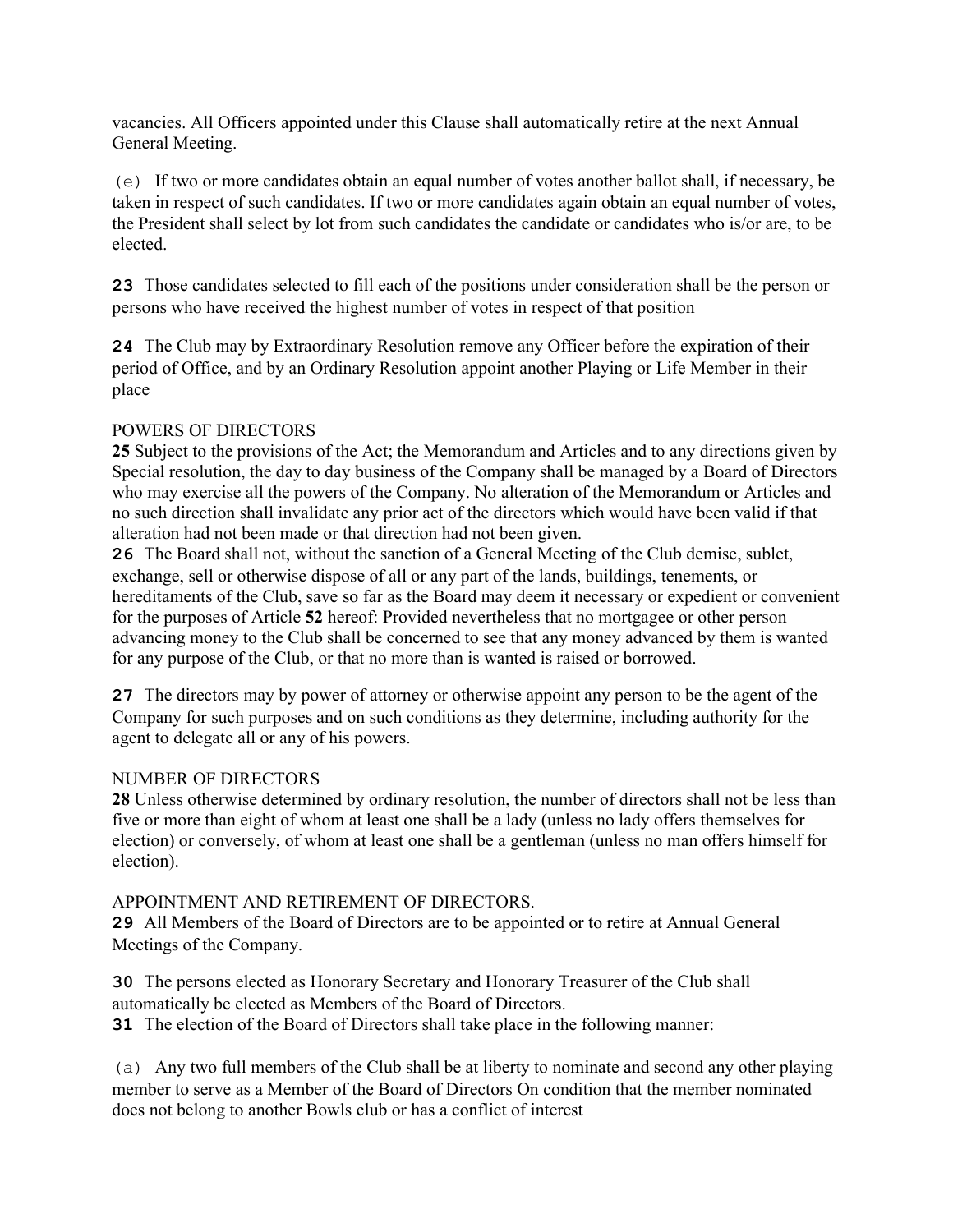(b) The name of each Member so nominated together with the names of their proposer and seconder, shall be sent in writing to the Secretary of the Club at least one month before the Annual General Meeting.

(c) A list of candidates' names in alphabetical order, with the proposers' and seconders' names, shall be posted in a conspicuous place in the Club/website for at least fourteen daysbefore the Annual General Meeting.

 $(d)$  Balloting lists shall be prepared (if necessary) containing the names of the candidates only, in alphabetical order, and each full member present at the Annual General Meeting shall be entitled to vote for any number of the candidates not exceeding the number of vacancies.

(e) In case there shall not be sufficient number of candidates nominated the Board of Directors may appoint additional Directors from the Life or the Playing Members of the Club to fill up the remaining vacancy or vacancies. On condition that the member(s) nominated does not belong to another Bowls club or has a conflict of interest All Directors appointed under this Clause shall automatically retire at the next Annual General Meeting. The Directors may appoint a replacement Director from amongst Playing Members of the club where an elected Director has, for whatever reason, resigned mid-term. The appointment would last until the next AGM where the standard election process would takeover. If two or more candidates obtain an equal number of votes another ballot shall, if necessary, be taken in respect of such candidates. If two or more candidates again obtain an equal number of votes, the President shall select by lot from such candidates the candidate or candidates who is/or are, to be elected.

**32** At the first Annual General Meeting at which the Board of Directors are elected, those candidates selected to be on the Board of Directors shall be the four with the highest votes, together with the person who has been appointed as Honorary Secretary of the Club. Of those candidates selected to be on the first Board of Directors, the two candidates with the highest votes shall remain in office for three years prior to retirement or re-election, the next candidate in terms of number of votes recorded shall remain office for two years prior to retirement or re-election and the fourth candidate shall remain in office for one year prior to retirement or re-election.

**33** At subsequent Annual General Meetings of the Company as each Director is due to retire in accordance with provisions ofClause **32** above, and then the new appointment shall be for a period of three years. Where a vacancy arises in the middle of a particular term of office then the successor shall remain in office until the next General Meeting when that successor may seek election to the end of the original term of his predecessor.

**34** On occasions a situation may arise where one or more vacancies occur as a result of a particular Director or Directors reaching the natural end of his or their terms in office and seeking retirement or re-election. In addition, and at the same Annual General Meeting a further vacancy or vacancies may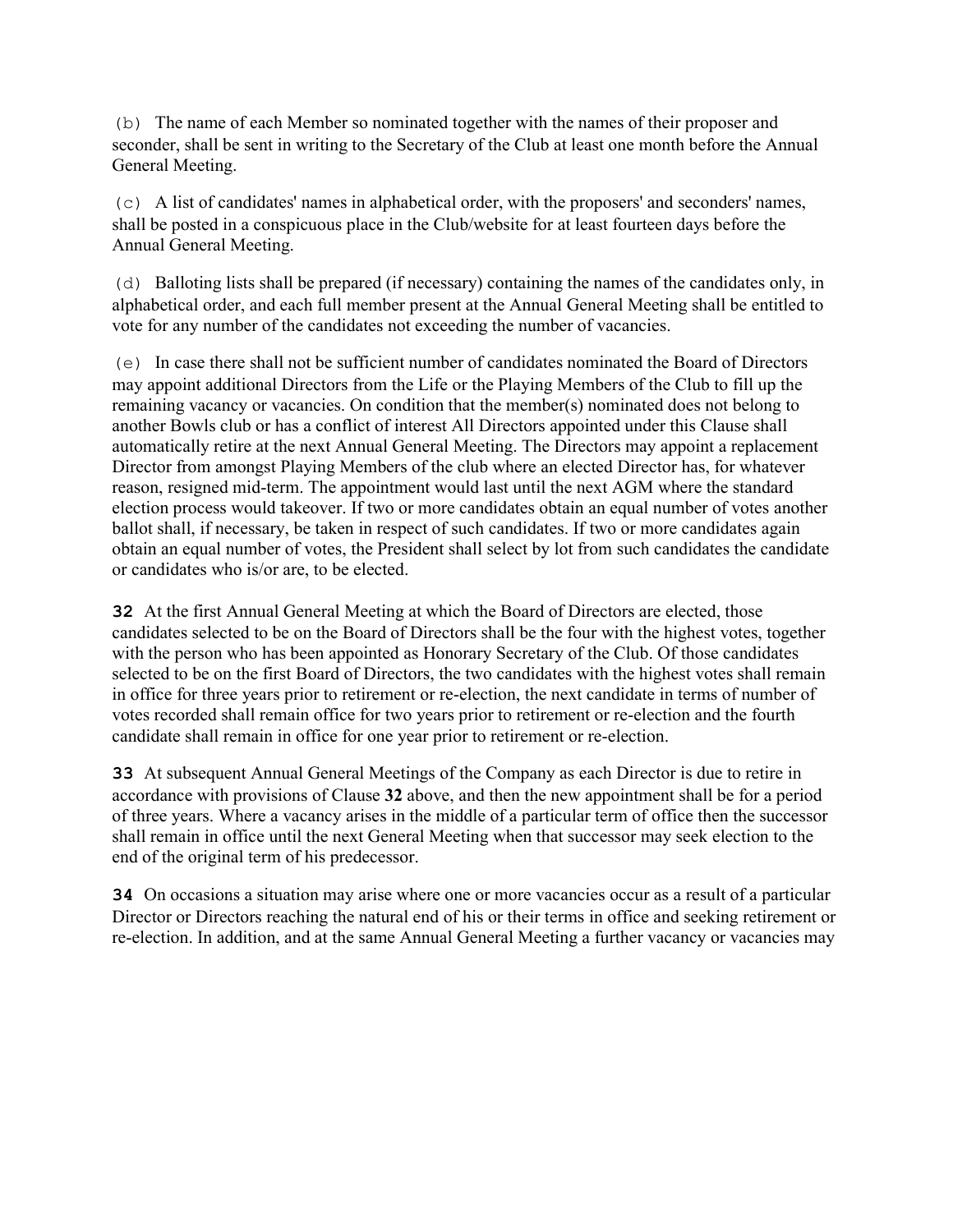be created where a Director has vacated office in the middle of his term and a successor has to be appointed. Where such dual vacancies occur, then the candidate who receives the most votes shall be appointed to fill the vacancy which has the longest term in office

**35** The Club may by Extraordinary Resolution remove any Officer or other Member of the Board before the expiration of their period of Office, and by an Ordinary Resolution appoint another Member in their place

**36** The Board may meet together for the despatch of business, adjourn and otherwise regulate meetings as they think fit. Subsequent to the election of the Board of Directors, the Board may then appoint from their number a Chairman, Vice-Chairman and Director of Finance (who may also be the Honorary Treasurer).

**37** No Member of the Board (unless acting as Secretary) shall receive any remuneration for their services as such

**38** Questions arising at any Meeting of the board shall be decided by a majority of votes. In the case of an equality of votes the Chairman shall have a second or casting vote. Two Members ofthe Board may and the Secretary shall, on the requisition of two Members of the Board, at any time summon a meeting of the Board. The quorum, necessary for the transaction of the business of the Board, may be fixed by the Board of Directors, and unless so fixed, shall be three.

**39** The Chairman shall preside at every Meeting of the Board. If at any Meeting the Chairman or Vice-Chairman be not present within five minutes after the time appointed for holding the same, the Members of the Board shall choose one of their numbers to be the Chairman of the Meeting.

## DISQUALIFICATION OF DIRECTORS

**40** The Office of Director shall be vacated, if the Director:-

(a) Ceases to be a Playing Member of the Club; or

(b) Becomes bankrupt or enters into any arrangement voluntary or otherwise with their creditors; or

- (c) Is found lunatic or becomes of unsound mind; or
- (d) Resigns their office by giving one month's notice in writing to the Club; or
- (e) Is removed from office by an Extraordinary Resolution of the Club; or

 $(f)$  Is required by the Board to resign through failure to attend three consecutive meetings of the Board

But any act done in good faith by a Member of the Board of Directors whose office is vacated as aforesaid shall be valid unless, prior to the doing of such act, written notice shall have been served upon the Club or an entry has been made in the Minute Book stating that such Member of the Board of Directors has ceased to be a Member of the Club.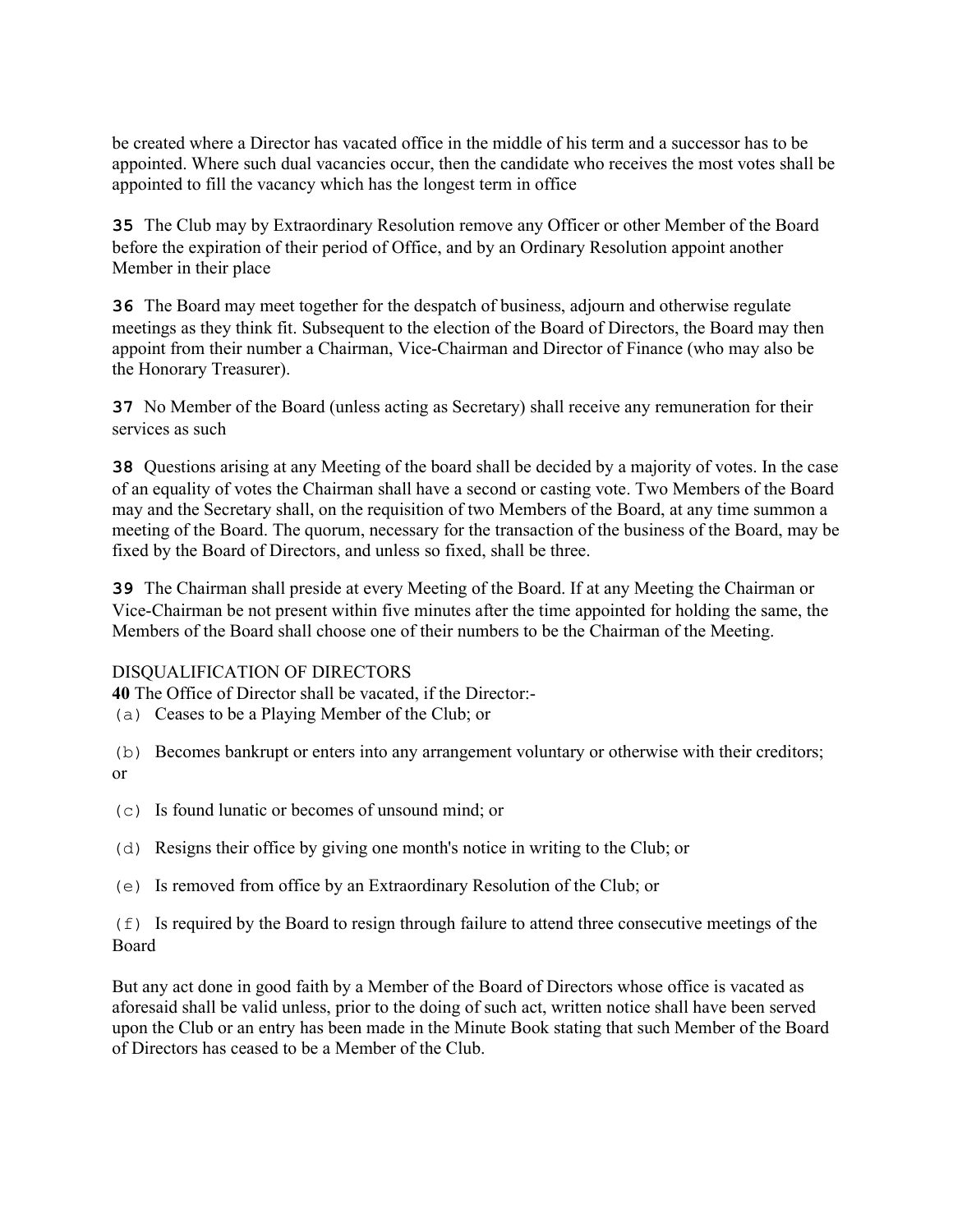#### BAR SUB-COMMITTE

**41** `The supply to the Members ofthe Club of intoxicating liquors and tobacco shall be under the sole control of a Subcommittee consisting of not more than two Members of the Club, who shall arrange for the purchase thereof on behalf of the Club and for the supply thereof to Members. The subcommittee shall be appointed by the Board of Directors, and shall report to a nominated Director. This Director shall have overall responsibility for this area and shall be accountable to the Board of Directors accordingly.

The Sub-Committee shall cause an account of all purchases and receipts to be kept, and the Director responsible shall at every Annual General Meeting present a report for the preceding year.

**42** No intoxicating liquors or other articles for the sale of which licence is required shall be supplied except:-

(a) to Members and their guests in the Club premises or at any premises or place, which the Club is using for a special occasion for the accommodation of Members, and to which persons other than Members and their guests are not permitted access.

(b) to a Member in person for consumption off the premises.in the Club premises to persons entitled to enjoy the privileges of membership pursuant to Byelaw by virtue of membership of another bowling club and their guests.

#### CATERING SUB-COMMITTEE

**43** The responsibility for supply of foodstuffs to the Members of the Club shall be under the sole control of a sub-committee consisting of not more than two Members of the Club .The subcommittee shall be appointed by the Board of Directors and shall report to a nominated Director and this Director shall have overall responsibility for this area and shall be accountable to the Board of Directors accordingly. The Director responsible shall present a report at each Annual General Meeting of the Club

#### HOUSE SUB-COMMITTEE

44 The responsibility for general maintenance of the Clubhouse Buildings and Premises shall be under sole control of a sub committee consisting of not more than two Members of the Club The subcommittee shall be appointed by the Board of Directors and shall report to a nominated Director and this Director shall have overall responsibility for this area and shall be accountable to the Board of Directors accordingly and shall present a report at each Annual General Meeting of the Club.

#### PLAYING SUB-COMMITTEE

**45** The responsibility for organising match fixtures, and team selection and other matters ancillary to this shall be under the sole control of subcommittees consisting of the following officers Ladies and Men's Captains, Vice-Captains (Ladies and Men's), Honorary Match Secretaries {Ladies and Men's) and Honorary Playing Secretaries (Ladies and Men's) and the Green ranger. The Ladies' officers mentioned under this

Clause shall be appointed at the Annual**l** Meeting of the Ladies' Section and the Men's officers shall have been appointed at the Annual Meeting of the Men's Section. The playing sub-committees shall report to a nominated Director and this Director shall have overall responsibility for this area and shall be accountable to the Board of Directors accordingly. The Director responsible shall present a report at the Annual General meeting of the club.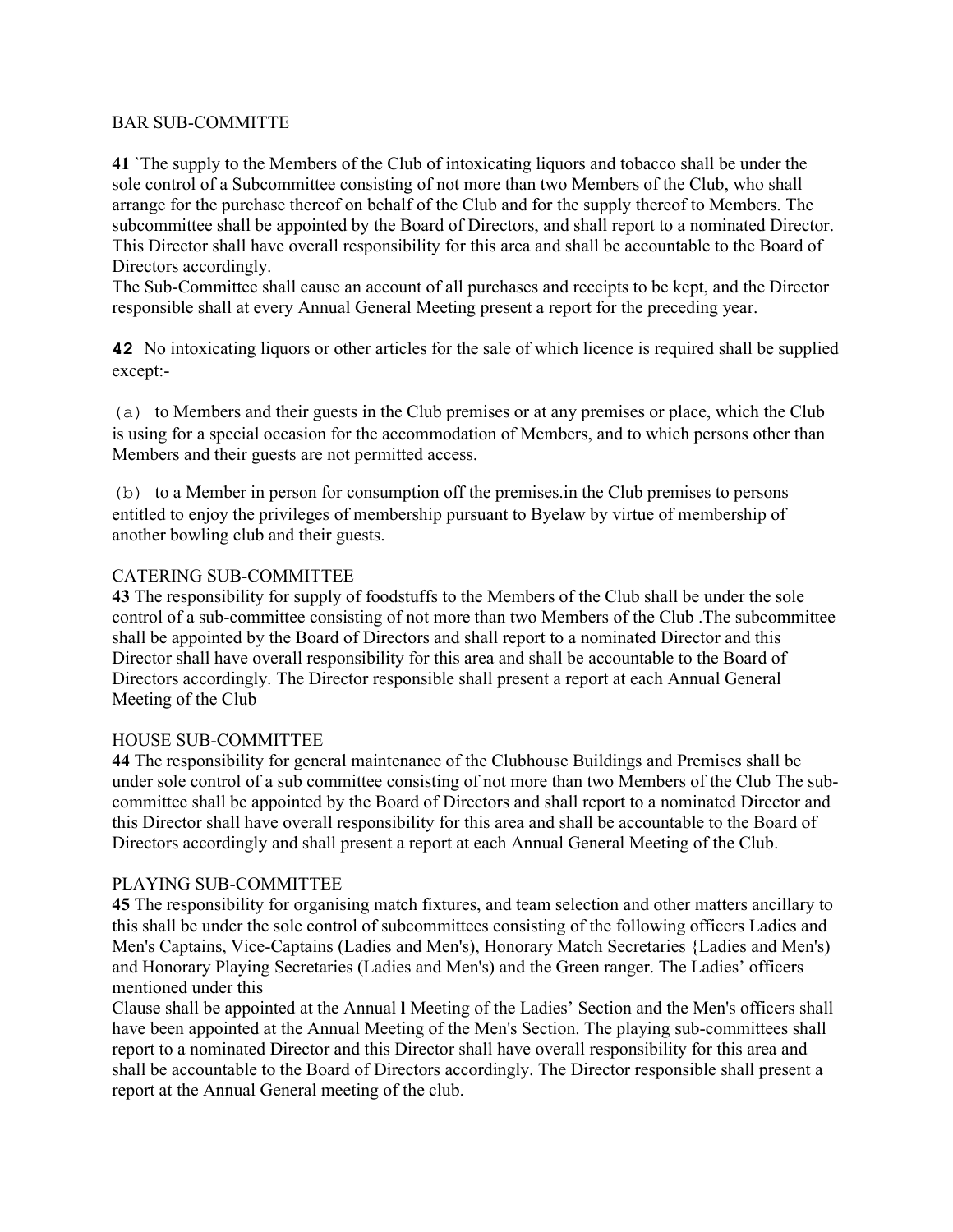## THE GREEN RANGER

**46** The responsibility for the production of the daily playing schedules and liaison with the Green Keeper shall be under the sole control of the Green Ranger. The Green Ranger shall be appointed by the Board of Directors and shall report to a nominated Director and this Director shall have overall responsibility for this area and shall be accountable to the Board of Directors accordingly.

# **MINUTES**

**47** The Board of Directors' shall cause Minutes to be made in books provided for the purpose:-

(a) of all appointments of Officers made by the Board ;

(b) Of the names of the Board Members present at each Meeting of the Board and of any Sub-Committee;

 $(c)$  Of all resolutions and proceedings at Meetings of the Club and of the Board of Directors and of Sub-Committees.

And any such Minute of any Meeting, if purporting to be signed by the Chairman of such Meeting or by the Chairman of the next succeeding Meeting, shall be conclusive evidence without any further proof of the facts therein stated. These minutes shall be published in the Club within 14 days of their being confirmed by the Chairman.

# **ACCOUNTS**

**48** The Board of Directors shall appoint a person/company to be responsible for ensuring that proper books of account to be kept with respect to:-

(a) all sums of money received and expended by the Club and the matter in respect of which the receipt and expenditure takes place;

(b) all sales and purchases of goods by the Club; and the assets and liabilities of the Club.

The books of account shall be kept at the Registered Office of the Club, or at such other place or places as the Board of Directors shall think fit, and shall always be open to the inspection of the Board of Directors. The treasurer shall report directly to the Board of Directors

**49** The Board of Directors shall from time to time determine to what extent and at what times and places and under what conditions or regulations the accounts and books of the Club or any of them shall be open to the inspection of Members and no such Member shall have any right of inspecting any account or book or document of the Club except as conferred by statute or authorised by the Board of Directors or by the Club in General Meeting.

**50** The Board of Directors shall from time to time in accordance with Section 386,387 394 and 395 of the Act, cause to be prepared and to be laid before the Club in General Meeting such income and expenditure accounts, balance sheets and reports as are referred to in that section.

**51** A copy of every balance sheet (including every document required by law to be annexed thereto) which is to be laid before the Club in General Meeting together with a copy of the Accountants' report shall be published on the club web site or sent to all persons entitled to receive notices of General Meetings of the Club that request a hardcopy

**52** The Board may issue Debentures of the Club at any time, in any form or manner, and for any amount, and may raise or borrow for the purposes of the Club any sums of money either upon mortgage or charge of any of the property of the Club, or on Bonds or Debentures or otherwise as they may think fit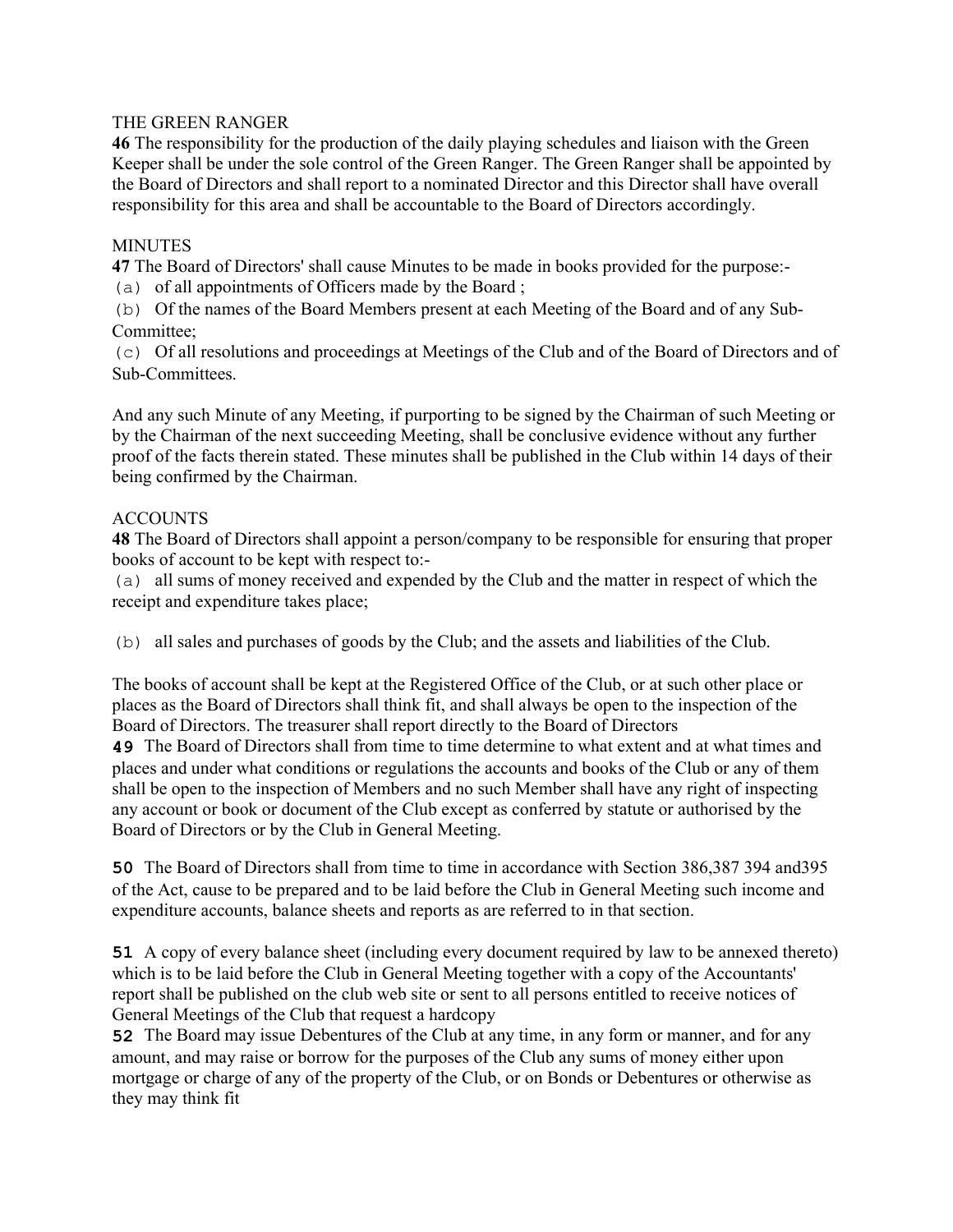**53** Any series of Debentures issued by the Club may if so arranged, provide for the appointment from time to time by the Registered Holders of a majority in value of the Debentures of such series of any person being a Member of the Club nominated by such Holders to be a Member of the Board of Directors (but so that not more than three persons shall at any one time hold office by virtue of such appointment) and may empower such Holders from time to time to remove any Member of the Board of Directors so appointed, and may provide that any Member of the Board so appointed shall vacate office in any specified event, but shall not be liable to retire by rotation, and shall not be removable by the Club so long as any of the said Debentures remain outstanding, and may contain such ancillary provisions as may be arranged between the Club and the Debenture Holders, and all such provisions shall have effect notwithstanding any of the other provisions herein contained.

# BYE-LAWS

**54** The Board of Directors shall have power from time to time to make, alter, and repeal all such Bye-laws as they may deem necessary or expedient or convenient for the proper conduct and management of the Club, and in particular, but not exclusively, they may by such Bye-laws regulate:-  $(a)$  The terms and conditions upon which guests and visitors shall be permitted to use the premise and property of the Club;

(b) The times of opening and closing the green and grounds, club-house, and premises of the Club, or any part thereof;

(c) The rules to be observed, and prizes to be played for by Members of the Club playing any games on the premises of the Club;

 $(d)$  The prohibition of particular games on the premises of the Club entirely or at any particular time or times;

 $(e)$  The conduct of Members of the Club in relation to one another and to the Club's servants;

(f) The procedure at General Meetings and Board Meetings;The election of Sub-Committees for special purposes and the duties of all the Officers and Sub-Committees;

(h) The arrangements with other clubs orassociations for reciprocal concessions orotherwise; (i) The competitions for challenge cups ortrophies, prizes, awards, and distinctions, and as to the constitution of teams of players, and the choice of persons to represent the Club or any section thereof in any contest or otherwise;

(j) Generally all such matters as are commonly the subject matter of club rules.

**55** The Board of Directors shall adopt such means as they deem sufficient to bring to the notice of the Members all such Bye-laws, amendments, and repeals; and all such Bye-laws, so long as they shall be in force shall be binding upon all Members; Provided nevertheless that no Bye-law shall be inconsistent with, or shall effect, or repeal, anything contained in the Memorandum or Articles and Association of the Club, and that any Bye-law may be set aside by a Special Resolution of a General Meeting of the Club.

# **AUDIT**

**56** Accountants shall be appointed and their duties regulated in accordance with section 477 of the Act.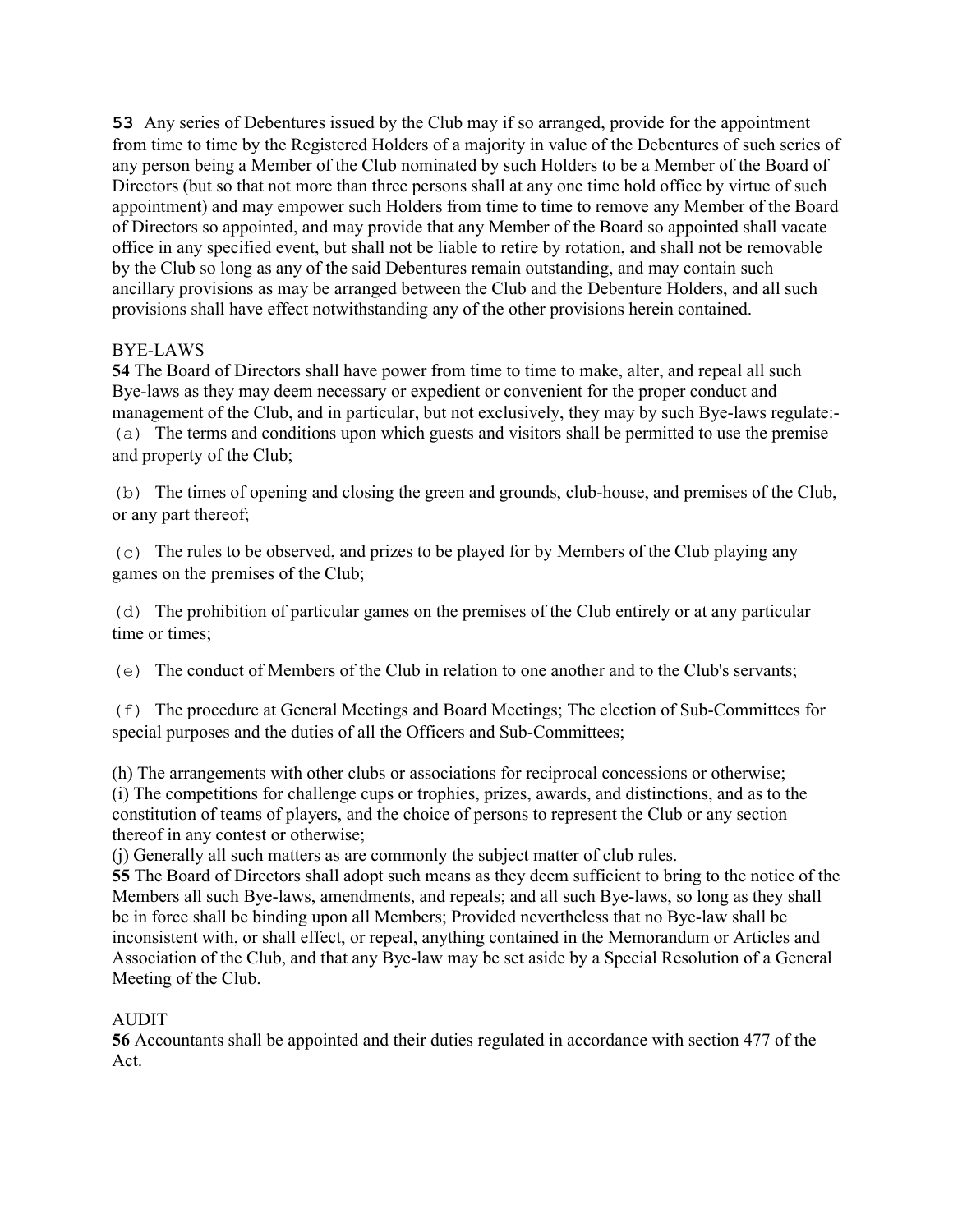### PROCEEDINGS AT GENERAL MEETINGS

**57** A general Meeting shall be held once in every year at such time (not being more than fifteen months after the holding of the last preceding General Meeting) and place as the Board shall appoint. In default of a General Meeting being so held before the 30th day of November in any year, then a General Meeting shall be held in the month next following, and may be convened by two Members in the same manner as nearly as possible asthat in which General Meetings are to be convened by the Board.

**58** The above-mentioned General Meeting shall be called "Annual General Meeting"; all other General Meetings shall be called "Extraordinary General Meetings"

**59** The Board may, whenever they think fit, convene an Extraordinary General Meeting and Extraordinary General Meetings shall also be convened on such requisition, or in default, may be convened by such requestors, provided by Section 303 of the Act.

**60** Subject to the provisions of Section 304 of the Act relating to Annual General Meetings and to Special Resolutions, fourteen days' notice at the least specifying the place, the day, and the hourof meeting, and, in the case of special business, shall be given to the members in manner hereinafter mentioned, or in such other manner, if any, as may be prescribed by the Club in General Meeting; but the non-receipt of such a notice by any Member shall not invalidate the proceedings at any General Meeting.

**61** All business shall be deemed special that is transacted at an Extraordinary General Meeting, and all that is transacted at an Annual General Meeting, with the exception of the consideration of the accounts, balance sheets, the ordinary reports of the Board and Auditor or Auditors, the election of Officers and other members of the Board in place of those retiring by rotation. Notice of any resolution to be proposed at any Annual General Meeting shall be delivered to the Secretary in writing not less than one calendar month before the date for which such Meeting is fixed.

**62** No business shall be transacted at any General Meeting unless a quorum of Members is present at the time when the Meeting proceeds to business. Save as herein otherwise provided, ten per cent of those members having voting rights will represent a Quorum.

**63** If within half an hour from the time appointed for the Meeting a quorum of Members is not present, the Meeting, if convened in the requisition of Members, shall be dissolved; in any other case it shall stand adjourned to the same day in the following week at the same time and place; and if at the adjourned Meeting a quorum of Members is not present within half an hour of the time appointed for the Meeting the Members present shall be a quorum.

64 The Chairman of the Board of Directors shall preside as Chairman at every General Meeting of the Club. In the case of equality of votes, whether on a show of hands or on a poll, the Chairman shall be entitled to a second or casting vote.

**65** If at any Meeting the Chairman of the Board is not present within five minutes of the time fixed for holding the same, the Members of the Board present shall choose one of their numbers to be Chairman of that Meeting. In default of there doing so, the Members of the Club, present shall choose one of their numbers to be Chairman.

**66** The Chairman may, with the consent of the Meeting, adjourn the Meeting from time to time and from place to place, but no business shall be transacted at any adjourned Meeting other than the business left unfinished at the Meeting from which the adjournment took place.

**67** At any General Meeting, unless a poll is demanded by at least five Members present in person or by proxy or by any Member or Members present in person or by proxy and representing not less than one tenth of the total voting rights ofall Members, a declaration by total voting rights of all Members, a declaration by the Chairman that a resolution has or has not been carried and an entry to that effect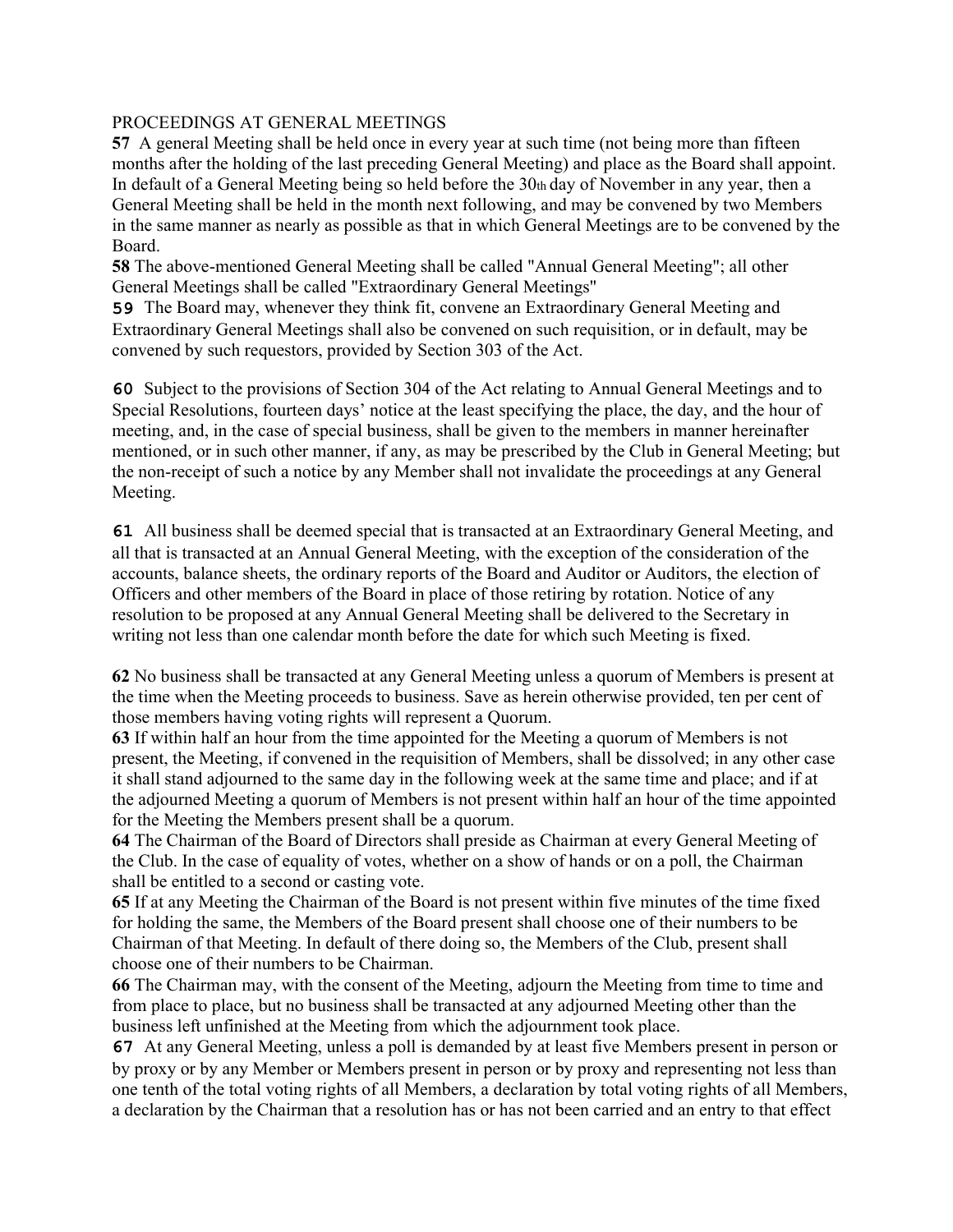in the book of proceedings of the Club, shall be conclusive evidence of the fact without proof of the number or proportion of votes recorded in favour of or against the resolution.

**68** If a poll is demanded in manner aforesaid, the same shall be taken in such manner as the Chairman directs, and the result of the poll shall be deemed to be the resolution of the Meeting at which the poll was demanded.

# VOTING

**69** Every full member of the Club and playing member who is a director who has paid to the Club all moneys presently payable by them to the Club shall have one vote and no more.

**70** Voting on the election of Officers and other Members of the Board may be by ballot.

**71** On the poll votes may be given either personally or by proxy. A proxy shall be appointed in writing under the hand of the appointer. No person shall act as proxy unless they are a Full Member of the Club. The instrument appointing them shall be deposited at the Registered Office of the Club not less than forty-eight hours before the time of holding the Meeting at which they propose to vote **72** Any instrument appointing a proxy shall be in the form for the time being sanctioned by the Board and obtainable from the Secretary.

# **NOTICES**

**73** The Club may give a notice to any Member either personally or by sending it by post or email to them at their registered address. Where a notice is sent by post, service of the notice shall be deemed to be effected by properly addressing, prepaying and posting a letter containing the notice, and shall be deemed to have been effected at the time at which the letter would have been delivered in the ordinary course of post. A Member who has no registered address in England, and has not supplied to the Club an address in England for the giving of notices to them, shall not be entitled to receive any notices from the Club.

# SEAL

74 The Seal of the Club shall not be affixed to any instrument except by the authority of a resolution of the Board and in the presence of at least two Members of the Board and of the Secretary, or such other person as the Board may appoint for the purpose; and those two Members of the Board and the Secretary, or other person as aforesaid shall sign every instrument to which the Seal of the Club is so affixed in their presence.

## WINDING UP

**75** The provisions of clause **3** of the Memorandum of Association relating to the winding up or dissolution of the Club shall have effect and be observed as follows:

**76** (a) At a properly convened General Meeting the Members may vote to wind up the Club if not less than three quarters of those present and voting support that proposal.

(b) The Board will then be responsible for winding up the Club's affairs.

 $(c)$  After settling all liabilities of the Club, the Board shall dispose of the net assets remaining to one or more of the following:

(i) another Club with similar sports purposes which is a charity and/or